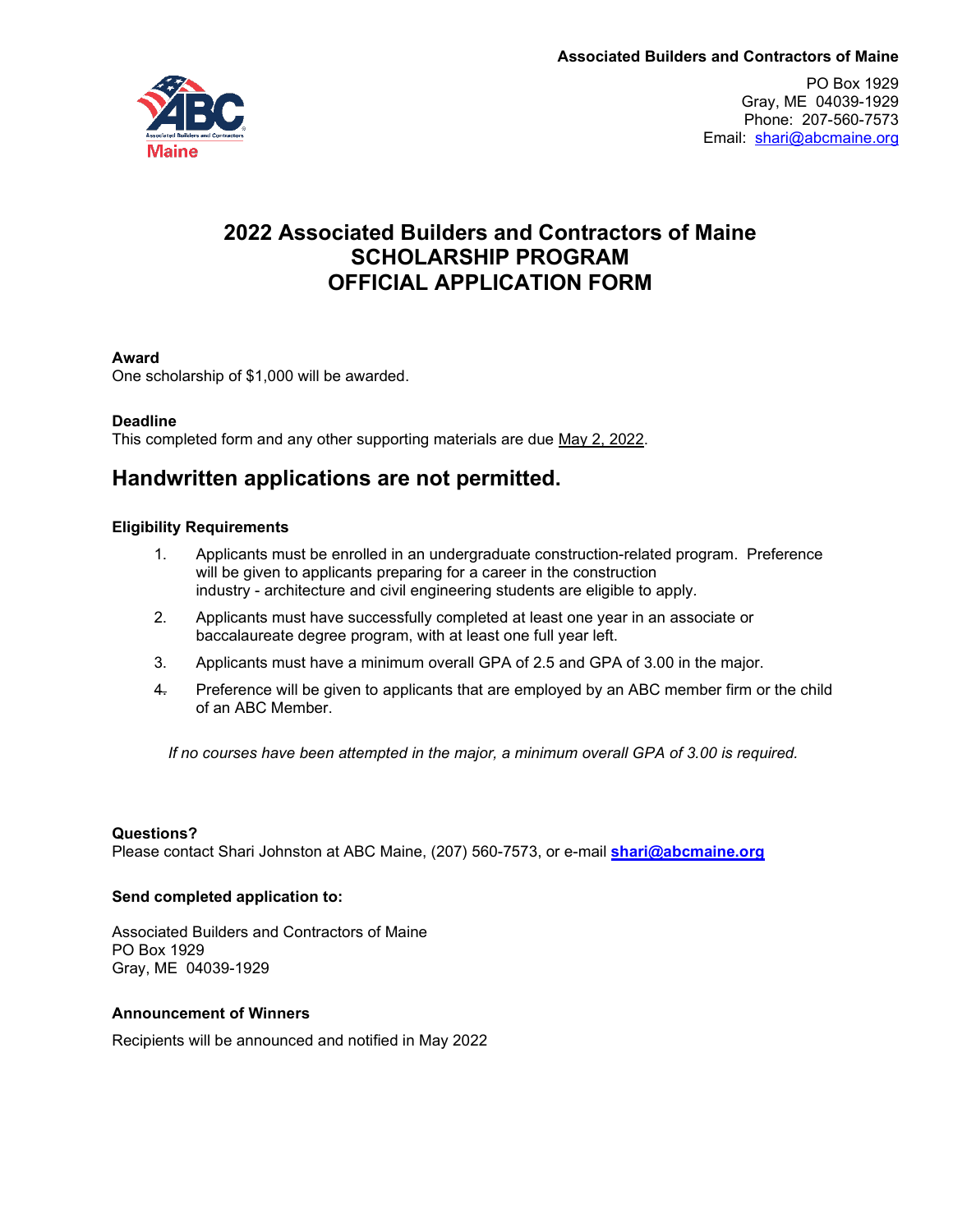### **Associated Builders and Contractors of Maine, Education and Workforce Development Committee**

The *Education and Workforce Development Committee* will use dedicated funds to award scholarships to students that meet established criteria; partner with educational institutions to deliver effective programming that aligns with the needs of the Maine construction industry and the development of its workforce; sponsor and support NCCER based programs offered in the CTE and Post-secondary schools in Maine and support the annual ABC Craft Championships*.*

In support of our mission, we are pleased to announce this scholarship opportunity!

Please complete the following information as completely as possible:

### **A: PERSONAL**

| Applicants Name: |  |
|------------------|--|
|------------------|--|

Number of Dependents:

Dependents' Relationship and Age:

Mailing Address:

Phone No.: Email: Email: Email: Email: Email: Email: Email: Email: Email: Email: Email: Email: Email: Email: Email: Email: Email: Email: Email: Email: Email: Email: Email: Email: Email: Email: Email: Email: Email: Email: E

## **B: School Information**

Name of School:

School Mailing Address:

School Phone No.: School Email:

## **C: ACADEMIC**

College or University Currently Attending:

Type of Program:

| Type on Frogram.                                       |                 |           |    |                                      |  |  |
|--------------------------------------------------------|-----------------|-----------|----|--------------------------------------|--|--|
| Type of Degree:                                        | $BA \Box$       | $BS \Box$ | AA |                                      |  |  |
| Type of Certified Program:                             |                 |           |    |                                      |  |  |
| Anticipated Graduation Date:                           |                 |           |    |                                      |  |  |
| Did you Transfer:                                      | $N \mid$<br>YII |           |    |                                      |  |  |
| If yes, number of credit hours:                        |                 |           |    | Of those, how many applied to major: |  |  |
| Total number of hours already completed:               |                 |           |    |                                      |  |  |
| Total number of hours required to complete your degree |                 |           |    | Of these, how many apply to major    |  |  |
| Overall GPA:                                           | Major GPA:      |           |    |                                      |  |  |

**On a separate sheet of paper**, provide a chronological history of your activities, if not continuously enrolled in a postsecondary institution since high school graduation. This history should begin immediately after high school graduation. Be sure to include months, years, and types of activities.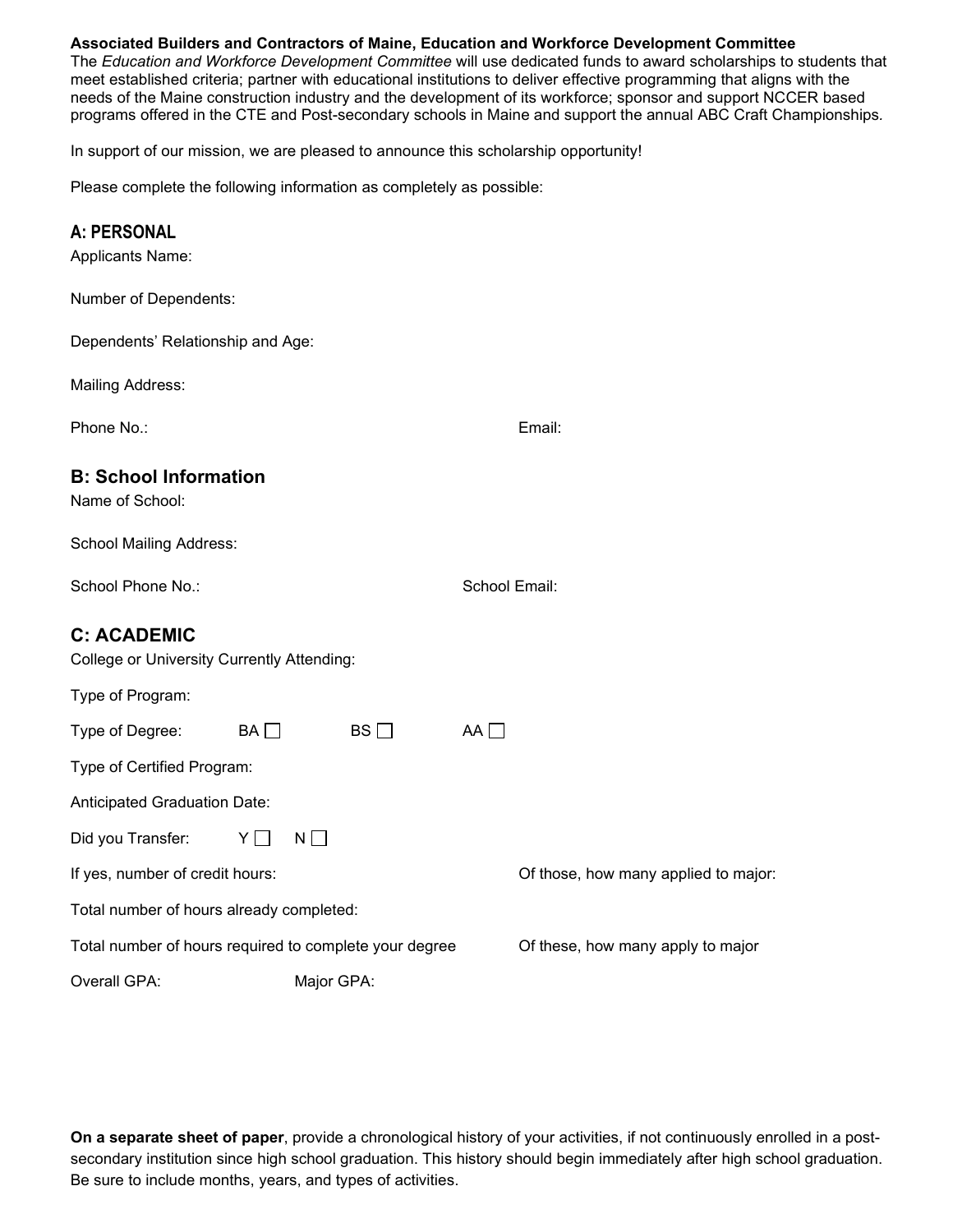## **D: EXTRACURRICULAR ACTIVITIES**

Please list any collegiate extracurricular activities. Indicate, where appropriate, if any offices were held.

I am a current, active member of an ABC Student Chapter  $Y \Box \quad N \Box$ 

Student Organizations:

Community Service :

Athletics:

Other:

## **E: EMPLOYMENT**

Enter information regarding your most recent employment.

| Company name:                                                 |                  |  |
|---------------------------------------------------------------|------------------|--|
| Industry:                                                     |                  |  |
| Address:                                                      |                  |  |
| Supervisor's name and position:                               |                  |  |
| Your position and duties:                                     |                  |  |
| From (month/year):                                            | To (month/year): |  |
| Hours per week worked:                                        |                  |  |
| Parents (ABC employed members) name of company they work for: |                  |  |

## **F: FINANCIAL INFORMATION**

| <b>Resources</b>                    | <b>Expenses</b>      |
|-------------------------------------|----------------------|
| <b>Family Contribution</b>          | Tuition              |
| Individual Contribution             | Room                 |
| <b>Contribution from Employment</b> | Board                |
| Scholarships / Grants               |                      |
| <b>Total Resources</b>              | <b>Total Expense</b> |

Short \$

# **G. INFORMATION FOR PUBLIC RELATIONS PURPOSES**

Guardian(s) name(s):